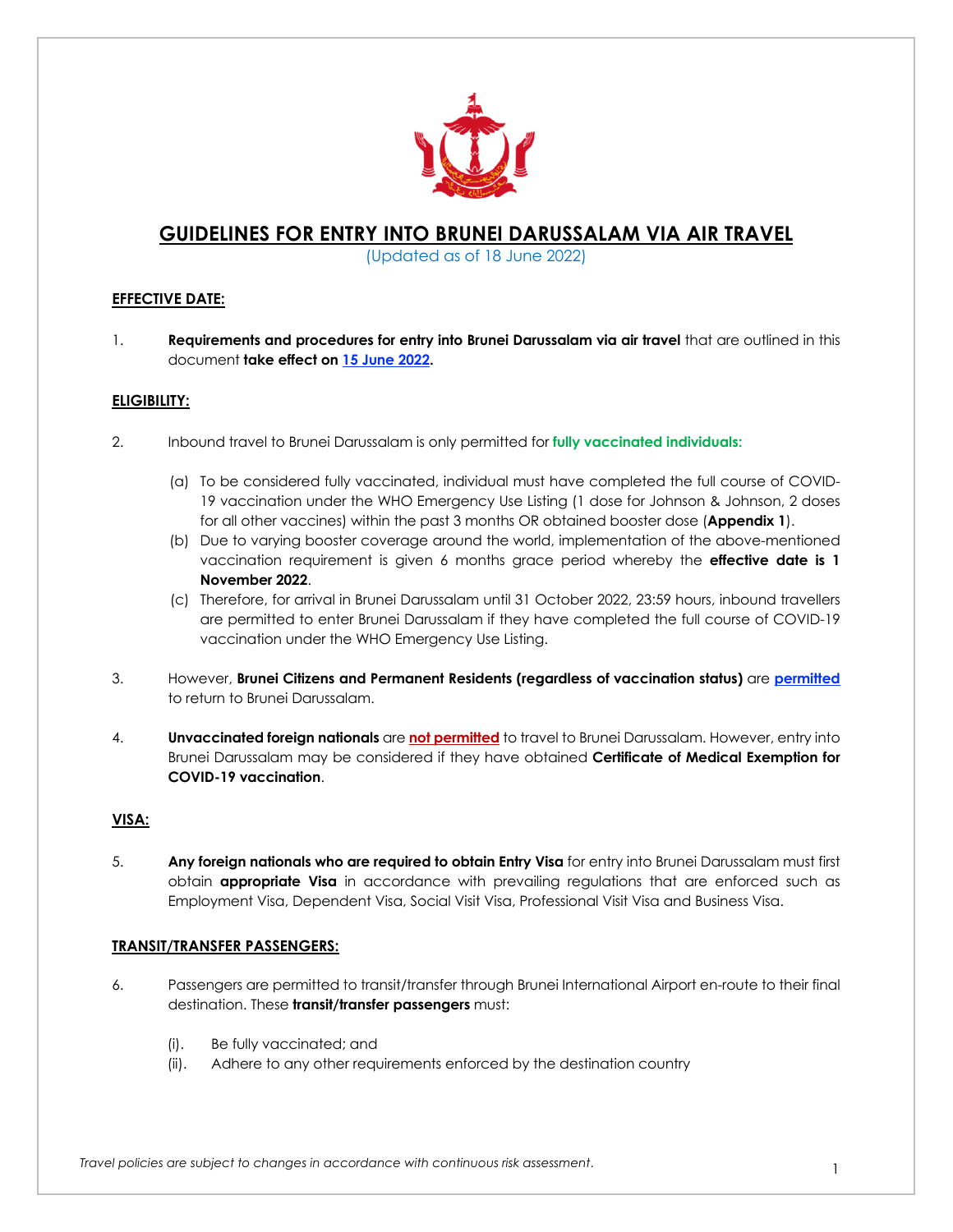## **INBOUND TRAVEL REQUIREMENTS (Effective Date: 15 June 2022)**

### **1. PRE-DEPARTURE REQUIREMENTS**

### **1.1. VACCINATION REQUIREMENT**

1.1.1 **Inbound travellers** are **required** to complete full course of COVID-19 vaccination under the WHO Emergency Use Listing (1 dose for Johnson & Johnson vaccine, 2 doses for all other vaccines)**.**

> *Effective 1 November 2022, inbound travellers will only be permitted to enter Brunei Darussalam if the traveller has completed full course of COVID-19 vaccination not more than 3 months before departure or have obtained booster dose.*

- 1.1.2 **Travellers below 18 years old do not need** to fulfill vaccination requirements (Appendix 1) prior to entry into Brunei Darussalam.
- 1.1.3 **Unvaccinated travellers** are **required** to present certificate of medical exemption for COVID-19 vaccination.

### **1.2. E-HEALTH ARRIVAL DECLARATION FORM**

1.2.1 **ALL inbound travellers** are **required** to complete **E-Health Arrival Declaration Form** not more than 24 hours before departure to Brunei Darussalam via the following links: www.healthinfo.gov.bn/travel

### **1.3. PAYMENT FOR POST-ARRIVAL COVID-19 TEST**

- 1.3.1 **Fully vaccinated travellers** and **travellers below 18 years old** are **not required** to undergo postarrival COVID-19 test and therefore, they do not need to pay for post-arrival COVID-19 test.
- 1.3.2 **Only unvaccinated travellers** are **required** to make advanced payment for the post-arrival COVID-19 tests which cost BND\$100.00. Payment can be made online via E-Health Arrival Declaration Form: www.healthinfo.gov.bn/travel

### **1.4. TRAVEL MEDICAL INSURANCE WITH COVID-19 COVERAGE**

- 1.4.1 **Foreign nationals who will enter Brunei Darussalam for short-visit purpose** in which the duration of stay in Brunei Darussalam is less than 90 days are **required** to obtain **Travel Medical Insurance with COVID-19 coverage (minimum coverage of BND\$20,000)**. The insurance must be valid for the duration of their stay in Brunei Darussalam.
- 1.4.2 The following travellers are **exempted** from being required to obtain Travel Medical Insurance with COVID-19 coverage:
	- (a) Brunei Citizens and Permanent Residents returning to Brunei Darussalam; and
	- (b) Foreign nationals who will be entering in Brunei Darussalam for the purpose of long-term visit such as employment, studying or as eligible dependent.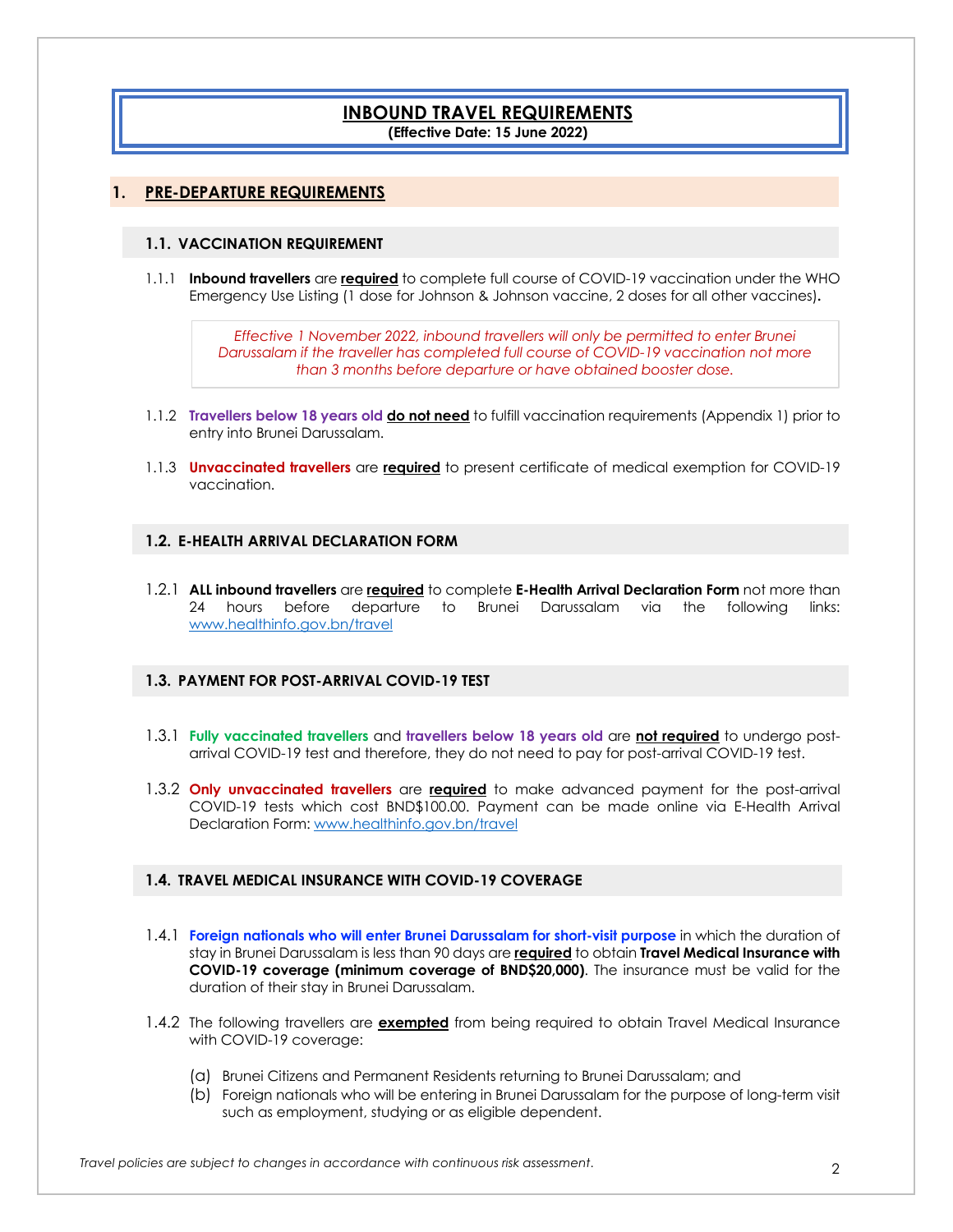However, foreign nationals entering Brunei Darussalam for the purpose of employment, studying or as eligible dependent must adhere to visa/immigration pass requirements.

### **1.5.DOCUMENTS**

1.5.1 Upon check-in at the airport, traveller is required to present **valid travel documents** to airline/immigration. Please refer to **Pre-Departure Checklist**.

### **2.2. POST-ARRIVAL REQUIREMENTS**

- **2.1. FULLY VACCINATED TRAVELLERS & INDIVIDUALS BELOW 18 YEARS OLD**
- 2.1.1 **Fully vaccinated travellers** and **travellers below 18 years old** are **not required** to undergo postarrival COVID-19 test and mandatory self-isolation.

### **2.2. UNVACCINATED TRAVELLERS**

- 2.2.1 Only **unvaccinated travellers** are **required** to undergo post-arrival COVID-19 tests and mandatory self-isolation as follows:
	- (a) **Perform ART on Day of Arrival (Day 1) and undergo RT-PCR test on Day 3** at clinic centres that offer RT-PCR swab test services as listed in **Appendix II**.
	- (b) **Remain within home residence or hotel accommodation to serve their mandatory selfisolation** until receipt of negative result for their Day 3 post-arrival RT-PCR test.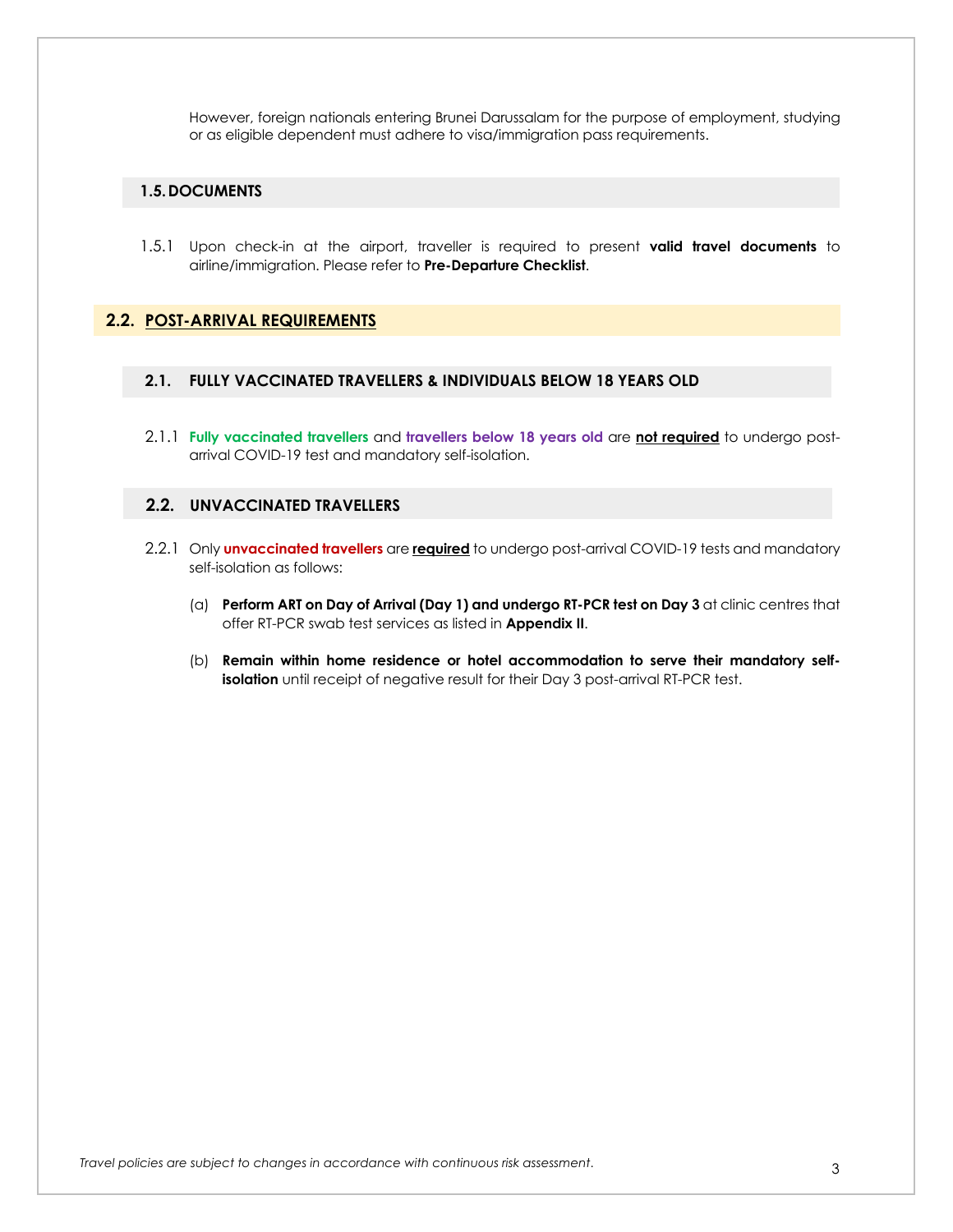|                                                                                                                                                           | <b>CHECKLIST</b>                                                                                  |                                                       |                                                                 |  |
|-----------------------------------------------------------------------------------------------------------------------------------------------------------|---------------------------------------------------------------------------------------------------|-------------------------------------------------------|-----------------------------------------------------------------|--|
| FOR ARRIVAL FROM 15 JUNE 2022                                                                                                                             |                                                                                                   |                                                       |                                                                 |  |
| <b>PRE-DEPARTURE</b><br><b>REQUIREMENTS</b>                                                                                                               | <b>FULLY VACCINATED</b><br><b>TRAVELLERS</b>                                                      | <b>TRAVELLERS BELOW</b><br><b>18 YEARS OLD</b>        | <b>UNVACCINATED</b><br><b>TRAVELLERS</b>                        |  |
| <b>Vaccination Record</b>                                                                                                                                 |                                                                                                   |                                                       |                                                                 |  |
| Completed the full course of<br>COVID-19 vaccination under WHO EU<br>Listing (1 dose for Johnson & Johnson<br>vaccine, 2 doses for all other vaccines)    |                                                                                                   | Not required to<br>fulfill vaccination<br>requirement | Certificate of medical<br>exemption for<br>COVID-19 vaccination |  |
| <b>Payment Receipt for post-arrival</b><br>COVID-19 tests                                                                                                 | <b>Payment Cost:</b><br>BND\$100.00                                                               |                                                       |                                                                 |  |
| Online payment via<br>www.healthinfo.gov.bn/travel                                                                                                        |                                                                                                   |                                                       |                                                                 |  |
| <b>Travel Medical Insurance with</b><br><b>COVID-19 Coverage</b><br>(Minimum coverage of BND\$20,000)                                                     |                                                                                                   |                                                       |                                                                 |  |
| Valid for the duration of stay in<br><b>Brunei Darussalam</b>                                                                                             | Only required for foreign nationals who will enter Brunei Darussalam for<br>short-visit purpose.  |                                                       |                                                                 |  |
| Please refer to Paragraph 1.4.2 for list of travellers who are exempted from being required to obtain Travel<br>Medical Insurance with COVID-19 coverage. |                                                                                                   |                                                       |                                                                 |  |
| <b>E-Health Arrival Declaration Form</b><br>www.healthinfo.gov.bn/travel                                                                                  |                                                                                                   |                                                       |                                                                 |  |
| Completed within 24 hours before<br>departure to Brunei Darussalam                                                                                        |                                                                                                   |                                                       |                                                                 |  |
| Visa / Immigration Pass                                                                                                                                   | Required for Nationalities who require Visa/Immigration Pass for entry<br>into Brunei Darussalam. |                                                       |                                                                 |  |
| For arrival from 15 June 2022, all inbound travellers (regardless of vaccination status) are no longer required to                                        | undergo pre-departure COVID-19 tests.                                                             |                                                       |                                                                 |  |
| <b>POST-ARRIVAL</b><br><b>REQUIREMENTS</b>                                                                                                                | <b>FULLY VACCINATED</b><br><b>TRAVELLERS</b>                                                      | <b>TRAVELLERS BELOW</b><br><b>18 YEARS OLD</b>        | <b>UNVACCINATED</b><br><b>TRAVELLERS</b>                        |  |
| Post-arrival COVID-19 tests                                                                                                                               |                                                                                                   |                                                       | ART on Day 1 &<br>RT-PCR test on Day 3                          |  |
| Mandatory self-isolation at home<br>residence or hotel accommodation                                                                                      |                                                                                                   |                                                       | Until receipt of<br>negative result for RT-<br>PCR test         |  |